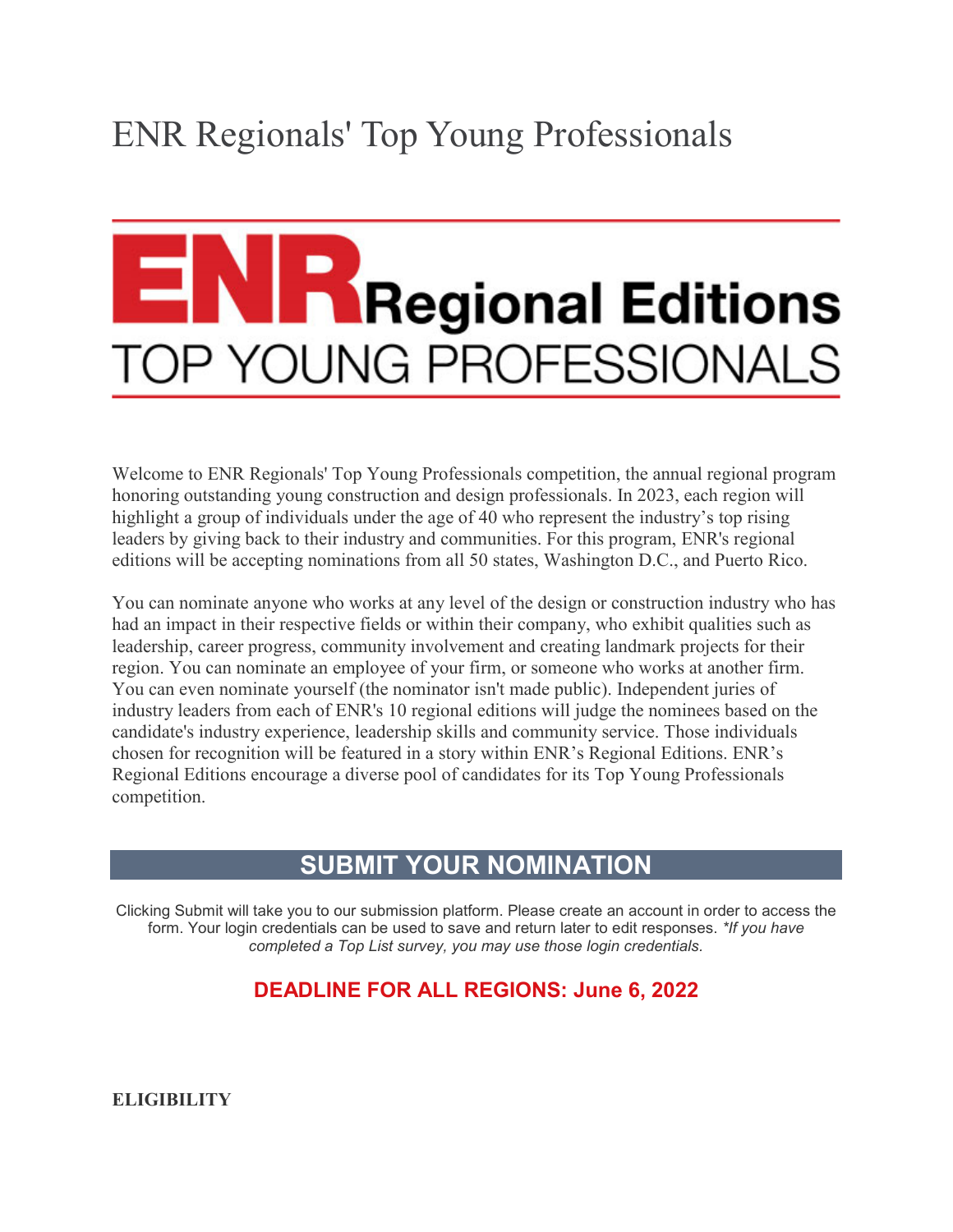- 1. The nominee must be based in an office or location within the 50 U.S. States plus Washington D.C. and Puerto Rico.
- 2. They must be **UNDER** 40 years of age as of January 1, 2023
- 3. They should exhibit qualities expressed in the Top Young Professionals criteria: industry experience, leadership and community service.
- 4. There is no limit to the number of entries each firm or person can submit, and there is no entry fee.
- 5. You can re-nominate candidates who were previously submitted in a previous year as long as they are still eligible and have not been selected previously as a winner.
- 6. Only submit one entry for each candidate per year. Duplicate entries for the same candidate in the same year will be discarded.

### **JUDGING CRITERIA**

Eligible nominees are reviewed by a panel of judges on the following criteria:

- 1. Industry Experience and Education
- 2. Career and Industry Leadership
- 3. Community Service and Involvement

### **PHOTOGRAPHS**

Each nomination must include a high-resolution photograph or headshot of the nominee. We prefer 300dpi when possible. Please also include up to three additional photographs of the nominee at work or in the field, depicting significant projects or other examples of the nominee's accomplishments. You may also include one optional supplemental document, such as a testimonial letter.

#### **ENR Regional Editions and Contacts**

**ENR California** Calif., Hawaii schexnayderc@enr.com **ENR Mid-Atlantic** Washington D.C., Del., Md., Pa., Va., W. Va. [ricej@enr.com](mailto:ricej@enr.com) **ENR Midwest** Ill., Ind., Iowa, Kansas, Ky., Mich., Minn., Mo., Neb., Ohio, Wis. [yodersj@enr.com](mailto:yodersj@enr.com) **ENR Mountain States** Colo., Idaho, Mont., N.D., S.D., Utah, Wyo. [shawm@enr.com](mailto:shawm@enr.com)